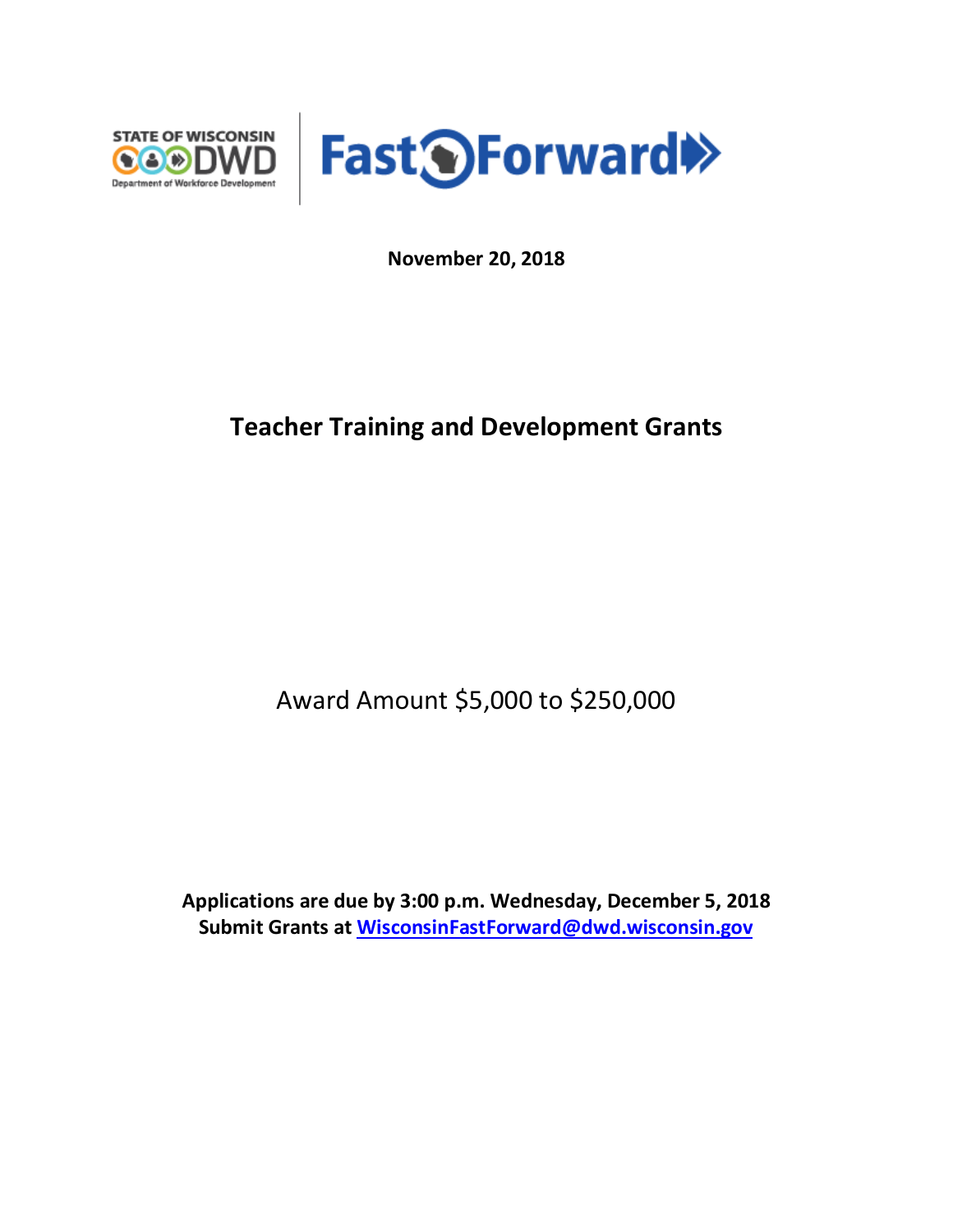**Grant Program Announcements:** Rita Atkinson, Director, 608.266.2721 [Rita.atkinson@dwd.wisconsin.gov](mailto:Rita.atkinson@dwd.wisconsin.gov)

Grant Administration: Andy Heidt, 608.266.0174 [Andrew.heidt@dwd.wisconsin.gov](mailto:Andrew.heidt@dwd.wisconsin.gov)

> Tracy La Haise, 608.267.7889 [Tracy.LaHaise@dwd.wisconsin.gov](mailto:Tracy.LaHaise@dwd.wisconsin.gov)

Maria Maize, 608-266-5453 [Maria.maize@dwd.wisconsin.gov](mailto:Maria.maize@dwd.wisconsin.gov)

Andrew Wusler, 608-266-0689 [Andrew.wusler@dwd.wisconsin.gov](mailto:Andrew.wusler@dwd.wisconsin.gov)

Office of Skills Development Wisconsin Department of Workforce Development 201 E. Washington Ave, G100 P.O. Box 7946 Madison, WI 53707-7946 WisconsinFastForward.com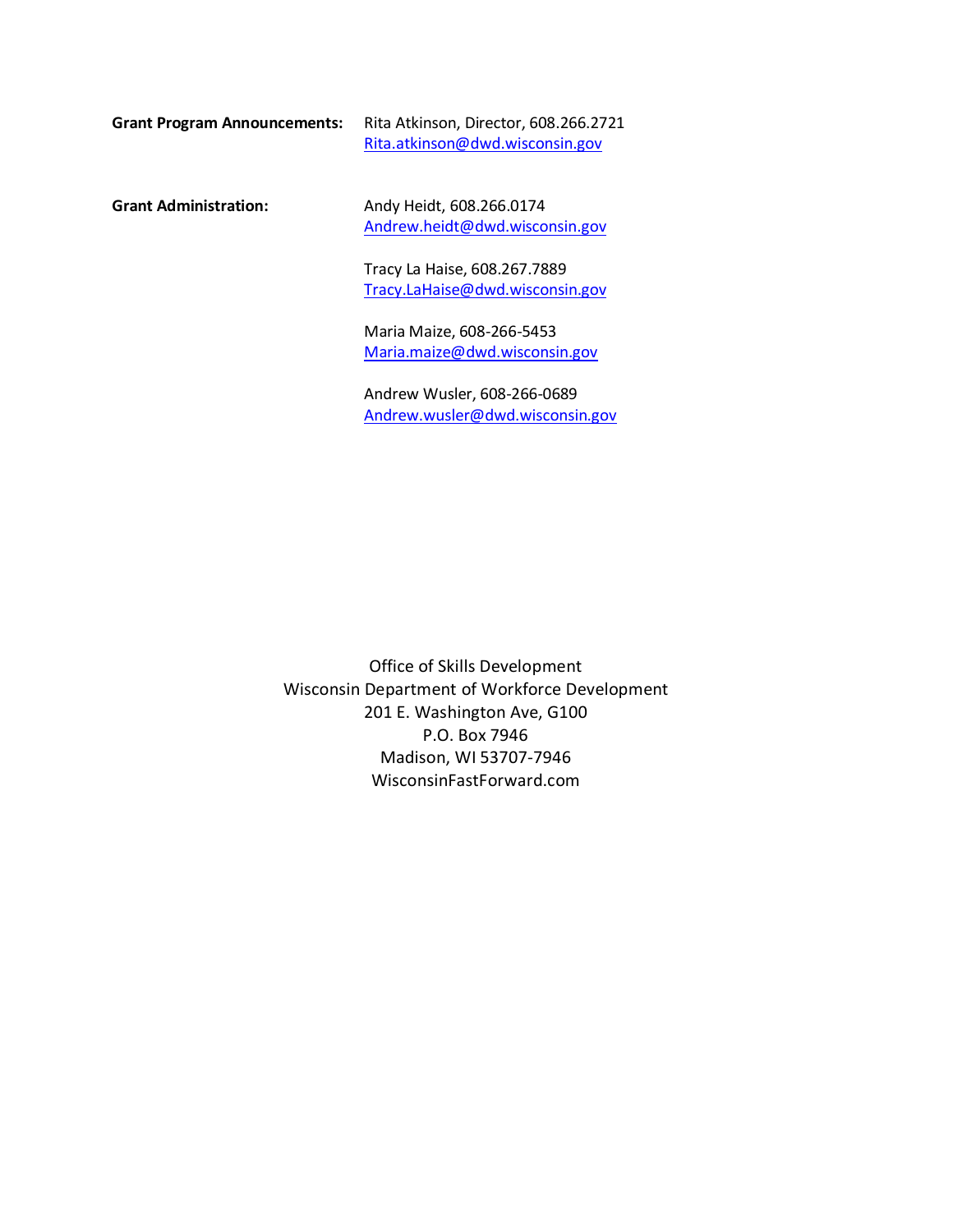The Wisconsin Fast Forward program encourages increased collaboration between Wisconsin's workforce, employers, local or regional economic development organizations, workforce development boards, post-secondary institutions, and private training providers to develop and execute business-led training programs. These training programs are designed to provide sustainable, short- and medium-term training and placement of workers in positions that offer trainees long-term professional growth and economic opportunity. To maintain a strong environment for private-sector job creation, Wisconsin must train workers to fill the employment demands of growing and expanding employers. It is anticipated that the relationships developed through Wisconsin Fast Forward funded training programs will continue to flourish after the Wisconsin Fast Forward grant has ended.

**Expanded Wisconsin Fast Forward Program:** The standard Wisconsin Fast Forward (WFF) program is a state funded grant program to provide employer-focused worker training grants. The Office of Skills Development (OSD) at the Department of Workforce Development (DWD) administers the grant program. Additionally, OSD works to encourage the development of innovative solutions at the local and regional level that bring together employers, educators, workforce development entities and economic development organizations to meet area workforce demands. The 2017-19 biennial budget allows for expanded Wisconsin Fast Forward initiatives to meet identified needs.

This grant is for school boards, or a governing body of a public, private or charter school that can demonstrate a critical need to train and license teachers to meet the standards of the Wisconsin Department of Public Instruction (DPI) under s. 118.196.

**Legislative Authority:** Find a summary of expanded Wisconsin Fast Forward initiatives on pages 716-723 in the 2017-19 Wisconsin Biennial Budget at: [https://docs.legis.wisconsin.gov/misc/lfb/budget/2017\\_19\\_biennal\\_budget/045\\_comparative\\_su](https://docs.legis.wisconsin.gov/misc/lfb/budget/2017_19_biennal_budget/045_comparative_summary_of_budget_recommendations_governor_and_joint_committee_on_finance_by_agency/workforce_development.pdf) [mmary\\_of\\_budget\\_recommendations\\_governor\\_and\\_joint\\_committee\\_on\\_finance\\_by\\_agency/](https://docs.legis.wisconsin.gov/misc/lfb/budget/2017_19_biennal_budget/045_comparative_summary_of_budget_recommendations_governor_and_joint_committee_on_finance_by_agency/workforce_development.pdf) [workforce\\_development.pdf](https://docs.legis.wisconsin.gov/misc/lfb/budget/2017_19_biennal_budget/045_comparative_summary_of_budget_recommendations_governor_and_joint_committee_on_finance_by_agency/workforce_development.pdf)

The 2017-2019 biennial budget authorizes this specific program: <https://docs.legis.wisconsin.gov/statutes/statutes/106/II/272>

**Grant Program Announcement Summary:** This Grant Program Announcement (GPA) is **only**  available to a school board of a school district, a governing body of a public or private school, or a charter school management organization in Wisconsin.

**Application Forms, Instructions, Checklists, and Process:** Applications must be submitted online. You can access the online application, along with the application instructions, informational webinars, related guidelines and checklists at: [http://www.wisconsinfastforward.com/wff\\_standard.htm.](http://www.wisconsinfastforward.com/wff_standard.htm)

## **Project Period: December 31, 2018 to December 31, 2020**

**Grant Amount:** From **\$5,000 to \$250,000** is available per grantee. Proposals that authorize matching funds will receive additional points in the evaluation process. Grant expenditures must be incurred during the Project Period. All eligible grant expenses will be reimbursed as per individual contract specifications when expenses are:

- Documented by grantee per their contract
- Approved by OSD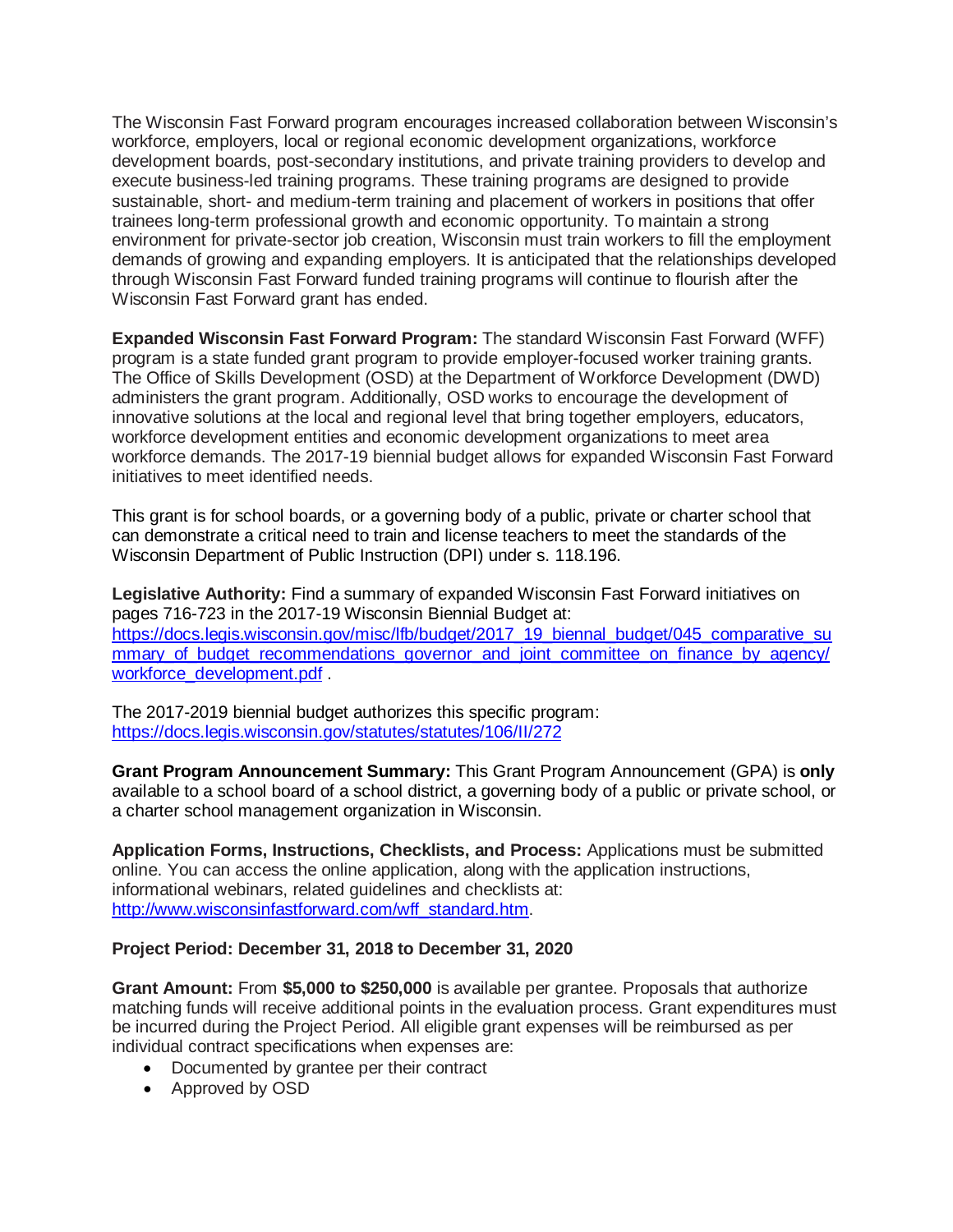**Cost Sharing:** There is no requirement for matching or leveraged funding. Grants that leverage additional resources to increase the applicant's capacity to train and license teachers will be awarded bonus points in the Grant Evaluation Rubric. Documentation of the leveraged funds is required in the application. If a school board, governing body of a private school, or a charter school management organization has a policy of contributing to an employee's continuing education, provide that policy as an attachment with a commitment to utilize this contribution with this funding (if awarded).

**Grant Evaluation Rubric and Scoring:** Wisconsin Fast Forward is a competitive grant program. All applications will be reviewed by internal and external reviewers and rated on a 100 point scale, based upon the following point values:

- $\triangleright$  Project Need (up to 20 points)
- $\triangleright$  Economic Impact (up to 15 points)
- $\triangleright$  Training Program Design, Cost and Implementation (up to 20 points)
- $\triangleright$  Training Objectives and Outcomes (up to 20 points)
- $\triangleright$  Capacity Building (up to 10 points)
- $\triangleright$  Economic Opportunity Enhancements (up to 15 points)

The Grant evaluation Rubric and Scoresheet is available online at: [http://www.wisconsinfastforward.com/wff\\_standard.htm.](http://www.wisconsinfastforward.com/wff_standard.htm)

**Important Dates: Grants are due by Wednesday, December 5, 2018, at 3:00 p.m**. Grants will be submitted via email to WisconsinFastForward@dwd.wisconsin.gov

| <b>GPA Released</b>                        | November 20, 2018                                                                                                                  |
|--------------------------------------------|------------------------------------------------------------------------------------------------------------------------------------|
| Proposals accepted by email only           | Email complete applications and<br>attachments to<br>wisconsinfastforward@dwd.wisconsin.gov<br>by 3 PM on December 5, 2018         |
| <b>Projected Grant Awards Announcement</b> | December 18, 2018                                                                                                                  |
| <b>Anticipated Contract Start Date</b>     | December 31, 2018                                                                                                                  |
| <b>Funding Disbursement</b>                | On a rolling basis, upon verification of<br>approved submitted purchases, purchase<br>orders, invoices, and related project costs. |
| <b>Contract End Date</b>                   | December 31, 2020                                                                                                                  |

**Eligibility:** For an application to be considered for funding, the following conditions must be met:

- Applicant must be a school board of a school district, a governing body of a public or private school, or a charter management organization.
- Applicant must partner with an educator preparation program approved by the DPI.
- DPI must confirm the proposed teacher development program satisfies requirements under s. 118.196.